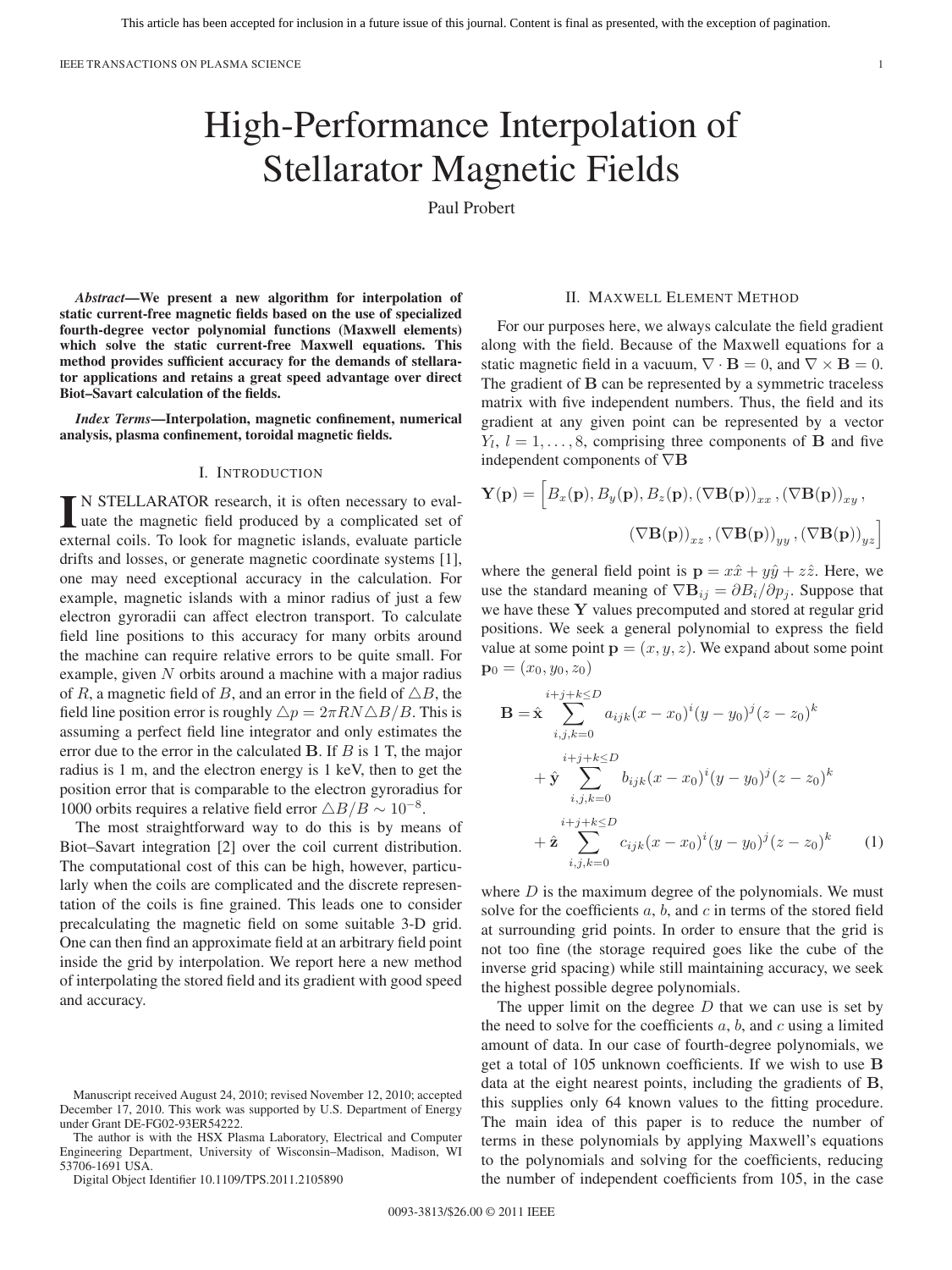of fourth-degree polynomials, to 35. The technique is simple but algebraically tedious. Applying  $\nabla \cdot \mathbf{B} = 0$  and  $\nabla \times \mathbf{B} = 0$ to (1), the result is a system of four polynomial equations. Requiring these to hold at all  $x$ ,  $y$ , and  $z$  gives sufficient information to solve for sets of the  $a, b$ , and  $c$  coefficients. In the case of fourth-degree polynomials, we obtain 35 separate sets of these coefficients which solve these equations. We refer to these 35 vector polynomial functions as "Maxwell elements," which are similar to the concept of elements in numerical partial differential equations and finite-element analysis [3]. These polynomials are also closely related to the "harmonic polynomials" for solving Laplace and wave equations [10], [11]. We group them hereinafter according to the highest powers of the coordinates in the element (each comma-separated line of coefficient assignments represents one element).

Constant elements

$$
a_{000} = 1
$$
  

$$
b_{000} = 1
$$
  

$$
c_{000} = 1.
$$

Linear elements

$$
b_{001} = 1,
$$
  $c_{010} = 1$   
\n $a_{001} = 1,$   $c_{100} = 1$   
\n $a_{010} = 1,$   $b_{100} = 1$   
\n $a_{100} = 1,$   $c_{001} = -1$   
\n $a_{100} = 1,$   $b_{010} = -1.$ 

Quadratic elements

$$
a_{011} = 1, \t b_{101} = 1, \t c_{110} = 1
$$
  
\n
$$
a_{020} = 1, \t a_{200} = -1, \t b_{110} = 2
$$
  
\n
$$
a_{002} = 1, \t a_{200} = -1, \t c_{101} = 2
$$
  
\n
$$
b_{002} = 1, \t b_{020} = -1, \t c_{011} = 2
$$
  
\n
$$
a_{110} = 2, \t b_{200} = 1, \t b_{020} = -1
$$
  
\n
$$
b_{011} = 2, \t c_{020} = 1, \t c_{002} = -1
$$
  
\n
$$
a_{101} = 2, \t c_{200} = 1, \t c_{002} = -1.
$$

# Cubic elements

|                | $a_{111} = 6$ , $b_{021} = -3$ , $b_{201} = 3$ , $c_{030} = -1$ , $c_{210} = 3$   |                                                                          |  |
|----------------|-----------------------------------------------------------------------------------|--------------------------------------------------------------------------|--|
| $a_{111} = 6,$ |                                                                                   | $b_{003} = -1, \quad b_{201} = 3, \quad c_{210} = 3, \quad c_{012} = -3$ |  |
| $a_{210} = 3,$ | $a_{012} = -3, \quad b_{300} = 1, \quad b_{102} = -3, \quad c_{111} = -6$         |                                                                          |  |
| $a_{030} = 1,$ | $a_{012} = -3, \quad b_{120} = 3, \quad b_{102} = -3, \quad c_{111} = -6$         |                                                                          |  |
|                | $a_{300} = 2, \quad a_{120} = -3, \quad a_{102} = -3, \quad b_{210} = -3,$        |                                                                          |  |
|                |                                                                                   | $b_{012}=3$ , $c_{201}=-3$ , $c_{021}=3$                                 |  |
|                | $a_{102} = 3$ , $a_{120} = -3$ , $b_{030} = 2$ , $b_{012} = -3$ ,                 |                                                                          |  |
|                |                                                                                   | $b_{210} = -3$ , $c_{201} = 3$ , $c_{021} = -3$                          |  |
|                | $a_{120} = 3$ , $a_{102} = -3$ , $b_{210} = 3$ , $b_{012} = -3$ ,                 |                                                                          |  |
|                |                                                                                   | $c_{003}=2, \quad c_{201}=-3, \quad c_{021}=-3$                          |  |
|                | $a_{003} = 1$ , $a_{021} = -3$ , $b_{111} = -6$ , $c_{102} = 3$ , $c_{120} = -3$  |                                                                          |  |
|                | $a_{201} = -3$ , $a_{021} = 3$ , $b_{111} = 6$ , $c_{300} = -1$ , $c_{120} = 3$ . |                                                                          |  |

Quartic elements

$$
a_{400} = 1, a_{202} = -3, a_{220} = -3, a_{022} = 3,
$$
  
\n
$$
b_{310} = -2, b_{112} = 6, c_{301} = -2, c_{121} = 6
$$
  
\n
$$
a_{040} = 1, a_{202} = 3, a_{220} = -3, a_{022} = -3,
$$
  
\n
$$
b_{310} = -2, b_{130} = 4, b_{112} = -6, c_{301} = 2,
$$
  
\n
$$
c_{121} = -6
$$
  
\n
$$
a_{004} = 1, a_{202} = -3, a_{220} = 3, a_{022} = -3,
$$
  
\n
$$
b_{310} = 2, b_{112} = -6, c_{301} = -2, c_{121} = -6,
$$
  
\n
$$
c_{103} = 4
$$
  
\n
$$
a_{112} = -6, a_{310} = 4, a_{130} = -2, b_{400} = 1,
$$
  
\n
$$
b_{202} = -3, b_{022} = 3, b_{220} = -3, c_{211} = 6,
$$
  
\n
$$
c_{031} = 2
$$
  
\n
$$
a_{112} = 6, a_{130} = -2, b_{040} = 1, b_{202} = 3,
$$
  
\n
$$
b_{022} = -3, b_{220} = -3, c_{211} = 6, c_{031} = -2
$$
  
\n
$$
a_{112} = -6, a_{130} = 2, b_{004} = 1, b_{202} = -3,
$$
  
\n
$$
b_{022} = -3, b_{220} = 3, c_{013} = 4, c_{211} = -6,
$$
  
\n
$$
c_{031} = -2
$$
  
\n
$$
a_{103} = -2, a_{121} = -6, a_{301} = 4, b_{013} = 2,
$$
  
\n
$$
b_{211} = -6, c_{
$$

Note that, by "element," we refer to a vector function which is a polynomial in  $x, y, z$  as in (1). By substituting  $a_{ijk}, b_{ijk}$ , and  $c_{ijk}$  from any of these 35 lines into (1), one obtains an element. We can compute the gradients of each of these elements analytically and create the quantities  $Y_l$  designating element m as  $Y_l^m(\mathbf{p}), m = 1, \ldots, 35, l = 1, \ldots, 8$ . When interpolating at some field point, we use the stored data at the eight vertices **p<sup>n</sup>** of the cube surrounding the field point **p**. For the expansion point  $\mathbf{p}_0$  in (1), we use the average position of the eight vertices. The grid need not be regular, and the points **p<sup>n</sup>** need not lie exactly on the vertices of a cube. Indeed, in our implementation, the grid points lie on a regular grid in cylindrical coordinate space, even though the field data are stored as components in the Cartesian  $x, y, z$  space. The precomputed grid data are generated by running a Biot–Savart routine which uses a model of the stellarator coils as a sequence of straight current filaments [2]. Let us represent the data  $Y_l(\mathbf{p})$  at our field point **p** as a sum over the  $M = 35$  elements  $Y_l^m$  as  $Y_l(\mathbf{p}) = \sum_{m=1}^M f_m Y_l^m(\mathbf{p})$ .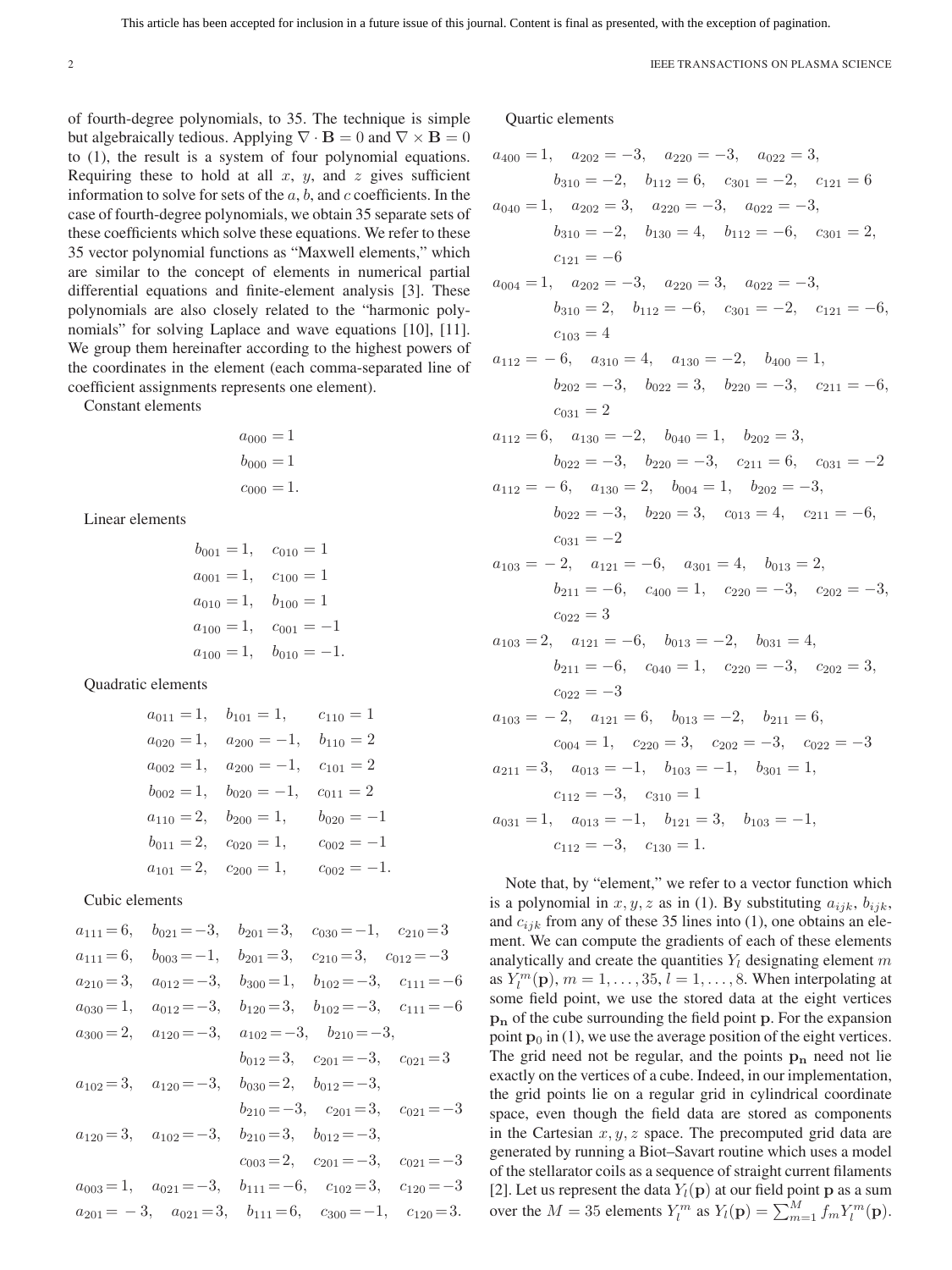We find the coefficients  $f_m$  by solving a standard linear least squares problem [4]. Specifically, we let our error  $\chi$  be given by

$$
\chi^2 = \sum_{l=1}^{L} \sum_{n=1}^{N} \left[ Y_l(\mathbf{p}_n) - \sum_{m=1}^{M} f_m Y_l^m(\mathbf{p}_n) \right]^2.
$$

To find the least squares solution, we differentiate this with respect to the M coefficients  $f_m$  and set the result to zero, obtaining a matrix problem  $Af = g$ , where

$$
A_{uv} = \sum_{l=1}^{L} \sum_{n=1}^{N} Y_l^u(\mathbf{p}_n) Y_l^v(\mathbf{p}_n)
$$

$$
g_u = \sum_{l=1}^{L} \sum_{n=1}^{N} Y_l(\mathbf{p}_n) Y_l^u(\mathbf{p}_n).
$$

In our routine, this 35 by 35 matrix problem is solved for each interpolation, yielding the  $f_m$  coefficients valid for the grid cell containing the field point **p**, from which the extrapolated field and its gradient can be quickly calculated. The size of this matrix problem is small enough such that modern desktop processors, using optimized linear algebra routines such as Atlas [5], can solve the problem entirely in cache memory. Indeed, we have found by profiling our code that the time spent in solving this matrix problem is negligibly small. Most of the time seems to be spent in calculating the values of the elements to fill the  $A_{uv}$  matrix. As a speedup, we save the coefficients in a buffer in case the next call to the interpolation routine requests the field at a point in the same cell. We note that, as a further speedup, one could presolve for the  $f_m$  coefficients for all the cells in the grid and store all these sets of coefficients. The resulting table would be 35/8 times as large, but the routine would then be very fast. The code for our routine was written in the open-source language Octave [6]. Many of the subroutines, such as those for evaluating the elements  $Y_l^m$  and for generating the matrix  $A_{uv}$  and the vector  $g_u$ , were written as extensions in the C++ language for speed. We can also run these programs using the commercial software Matlab [7], which is a closedsource language that is mostly compatible with Octave. The extension routines for Matlab are written in C.

To test the accuracy of the interpolation, we constructed a test coil consisting of a square loop that is 0.5 m on a side, and our field point is located about 2 cm from the corner of the loop, where interpolation is difficult due to strong variations in the field there. Grids were constructed around this point using many different grid spacings, and the error in the interpolated field was evaluated. The results of this test are shown in Fig. 1. Also shown, for comparison, are interpolations using Octave's built-in interp3 routine, using both a linear interpolation and a cubic spline interpolation. We see that the Maxwell element interpolation gives a significant advantage in accuracy and in the dependence of the error on the grid spacing. Another advantage of this method is that the results are explicitly curl and divergence free (within a roundoff error), which can be an advantage in some calculations.



Fig. 1. Interpolation errors versus grid spacing, as the magnitude of the vector difference between the interpolated field and the exact result, divided by the magnitude of the exact field. The test problem is described in the text. Also shown is a line proportional to  $h^5$ . This verifies that the Maxwell element method used here, which employs fourth-order polynomials, has an error that scales properly with the grid spacing h.



Fig. 2. Results of field line tracing for many orbits around the HSX stellarator. The error is the magnitude of the difference of the field line position at a fixed toroidal angle relative to that calculated from Biot–Savart integration. The line tracing integrations were performed using Octave's lsode package [9] with relative and absolute tolerances of  $10^{-10}$ .

We have developed this code primarily to conduct research on the HSX stellarator [8]. This machine has a major radius of roughly 1.2 m and a minor radius of 0.15 m. We usually operate the machine in a configuration with stellarator symmetry, which allows us to generate a grid which only covers one-half field period. With a 1-cm grid spacing, the stored grid is roughly 14 MB in size. A typical desktop machine can fill such a table in a few hours. The interpolation error scales as the fifth power of the grid spacing so that, by reducing the grid spacing from 1 to 0.63 cm, we gain about a factor of ten in accuracy. Such a reduction in the grid spacing, however, leads to grid tables that are about four times as large. To find the optimum grid spacing, we generated tables at three different grid spacings and then ran a field line tracing program for 1000 orbits around the machine. To compare, we ran the same tracing using the Biot–Savart representation of the coils